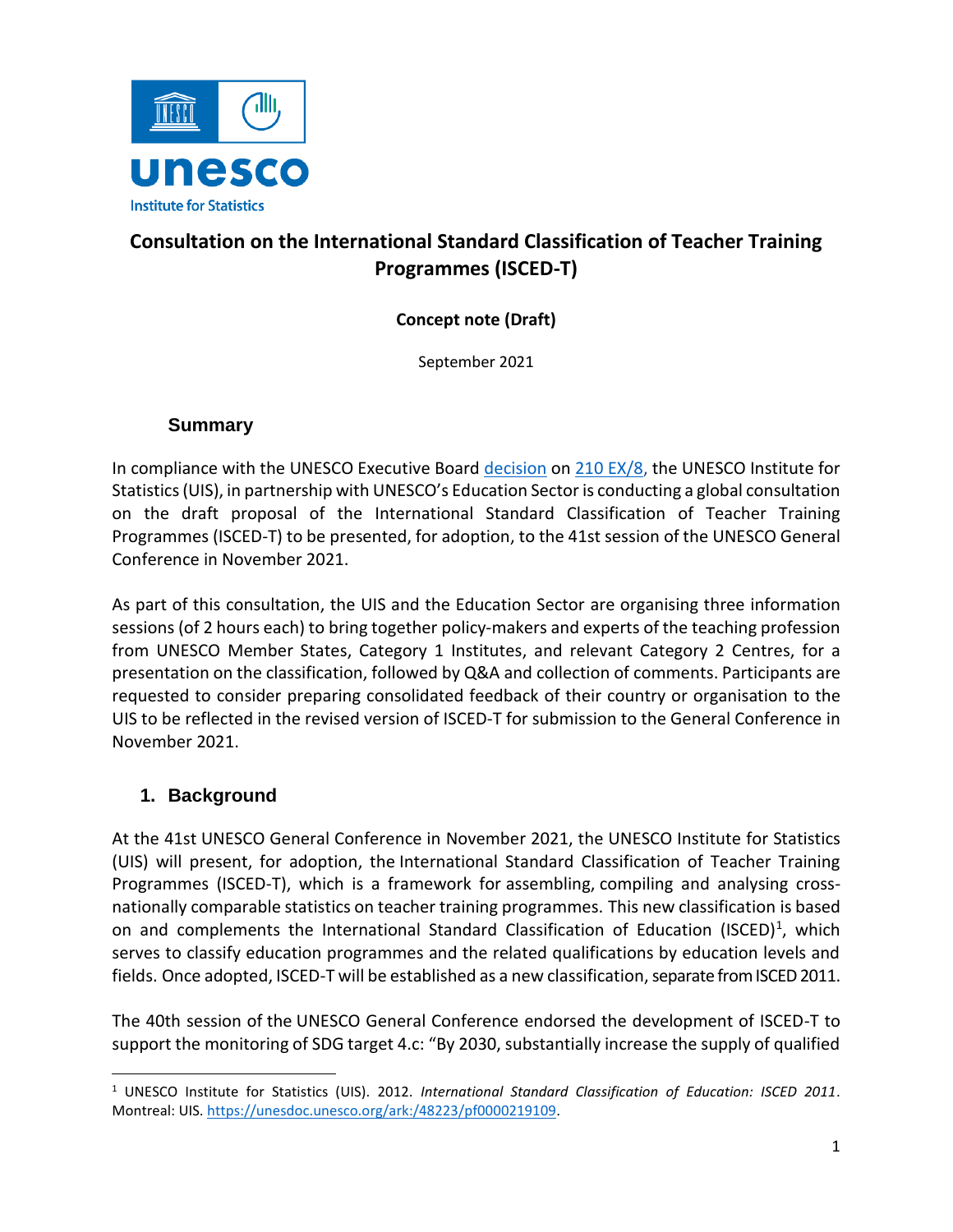teachers, including through international cooperation for teacher training in developing countries, especially least developed countries and small island developing States". The General Conference stated that ISCED-T should be developed with the participation of representatives of UNESCO Member States and representatives of other relevant international organizations, including from the teaching profession, with a view to submitting a draft proposal to the General Conference for adoption at its  $41<sup>st</sup>$  session in November 2021<sup>2</sup>.

After the 40th UNESCO General Conference, the UIS elaborated a development plan for ISCED-T and conducted an inventory of national teacher training programmes for the identification of dimensions to classify training programmes and coding of identified dimensions. In partnership with UNESCO's Education Sector, the UIS established a Technical Advisory Panel for ISCED-T with experts on classifications, statistics on trained and qualified teachers used for monitoring of SDG target 4.c, and teacher education from all UNESCO regions.

The Technical Cooperation Group on the Indicators for SDG 4 - Education 2030 (TCG) has endorsed four dimensions for classification of teacher training programmes in ISCED-T:<sup>3</sup>

- ISCED level of the teacher training programme;
- target teaching level;

 $\overline{\phantom{a}}$ 

- **•** entrance requirements;
- duration of the teacher training programme.

In close collaboration with, and under the guidance of the Technical Advisory Panel<sup>4</sup>, a proposal of ISCED-T was drafted.

#### **2. Objectives of the consultation**

The main objective of the consultation is to collect the perspectives of UNESCO Member States, Category 1 Institutes and relevant Category 2 Centres on the current draft ISCED-T proposal, in order to better reflect these perspectives in the final proposal of the classification to be presented, for adoption, at the 41st UNESCO General Conference in November 2021.

<sup>2</sup> 40 C/Resolution 18. In: United Nations Educational, Scientific and Cultural Organization (UNESCO). 2020. *Records of the General Conference - 40th Session, Paris, 12 November - 27 November 2019: Volume 1 - Resolutions*. Paris: UNESCO. [https://unesdoc.unesco.org/ark:/48223/pf0000372579.](https://unesdoc.unesco.org/ark:/48223/pf0000372579)

<sup>&</sup>lt;sup>3</sup> UNESCO Institute for Statistics (UIS). 2021. "Technical Cooperation Group: Report for 2020 - 7th TCG Meeting Report and Indicator Development for 2020." Montreal: UIS. [http://tcg.uis.unesco.org/wp](http://tcg.uis.unesco.org/wp-content/uploads/sites/4/2021/01/TCG-Report-2020.pdf)[content/uploads/sites/4/2021/01/TCG-Report-2020.pdf.](http://tcg.uis.unesco.org/wp-content/uploads/sites/4/2021/01/TCG-Report-2020.pdf)

<sup>&</sup>lt;sup>4</sup> ISCED-T TAP is composed of experts from the following organisations: Africa Federation of Teaching Regulatory Authorities (AFTRA), Arab Bureau of Education for the Gulf States (ABEGS), Arab League Educational, Cultural and Scientific Organization (ALECSO), Centro de Investigación Avanzada en Educación (CIAE) - Universidad de Chile, Education International, Eurostat, Network for International Policies and Cooperation in Education and Training (NORRAG), International Task Force on Teachers for Education 2030, Organisation for Economic Co-operation and Development (OECD), Pacific Community, Southeast Asian Ministers of Education Organization (SEAMEO), United Nations Statistics Division (UNSD). The UNESCO Institute for Statistics acts as the Secretariat of the TAP.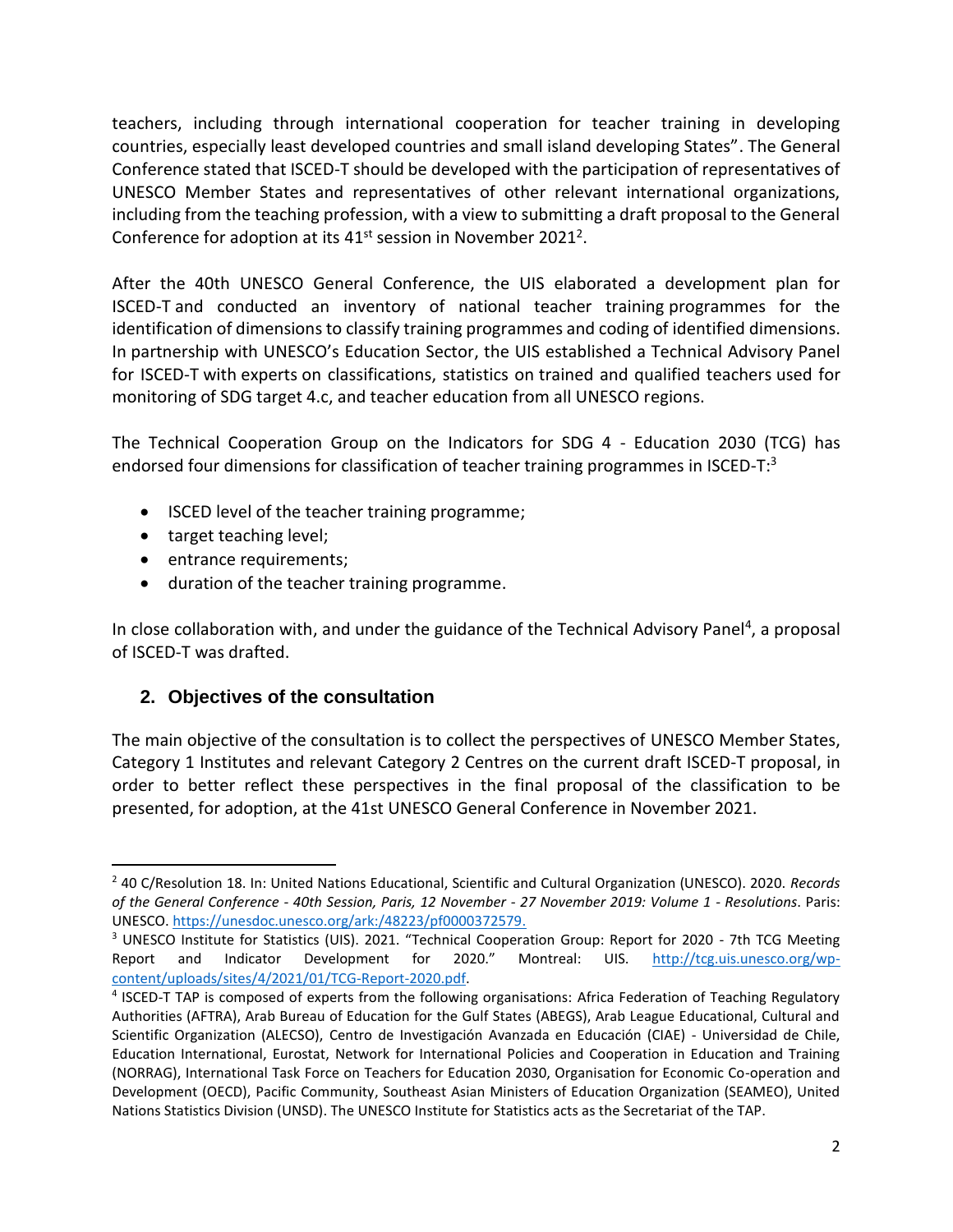As part of the consultation, three information sessions of about 2 hours each, will be organized with representatives of Member States, of Category 1 Institutes, and of relevant Category 2 Centres. The sessions will include:

- the current proposal of ISCED-T;
- the proposed questions for review of and feedback on ISCED-T;
- the consultation process;
- next steps in the development of ISCED-T and the UIS plan for implementation of the classification.

### **3. Outputs and benefits of the consultation**

This global consultation on ISCED-T seeks to:

- initiate discussions with Member States, Category 1 Institutes and relevant Category 2 Centres based on the consultation documents circulated in advance of the information sessions. This aims to stimulate engagement and yield better quality feedback on the classification.
- bring together experts on teaching profession from Member States, Category 1 Institutes and relevant Category 2 Centres for exchange on experiences and views on the draft ISCED-T proposal, and elaboration, if possible, of consolidated feedback on the classification.
- prepare a comprehensive proposal of ISCED-T reflecting the view of Member States, Category 1 Institutes and relevant Category 2 Centres, for submission to the 41st UNESCO General Conference for adoption.

## **4. Impact of ISCED-T, benefits and implications for Member States**

Following the adoption of ISCED-T by the UNESCO General Conference, in November 2021, the UIS will finalize the text of the classification, incorporating revisions requested by the General Conference, and disseminate the final ISCED-T globally. The UIS will subsequently develop a data collection strategy for ISCED-T, with input from the Technical Advisory Panel, and inform Member States and other users of the implications for monitoring of SDG target 4.c. Member States will be provided with guidelines and training for implementation of ISCED-T and will be informed of any changes to questionnaires in the UIS Survey of Formal Education.

The International Standard Classification of Teacher Training Programmes (ISCED-T) will be instrumental in producing internationally comparable data on teacher training programmes and to improve the availability and quality of teacher statistics, especially in reference to national programmes for pre-service teacher education. ISCED-T will also aid in the development of an international standard for "trained" and "qualified" teachers that could be used alongside the national standards currently used for monitoring.